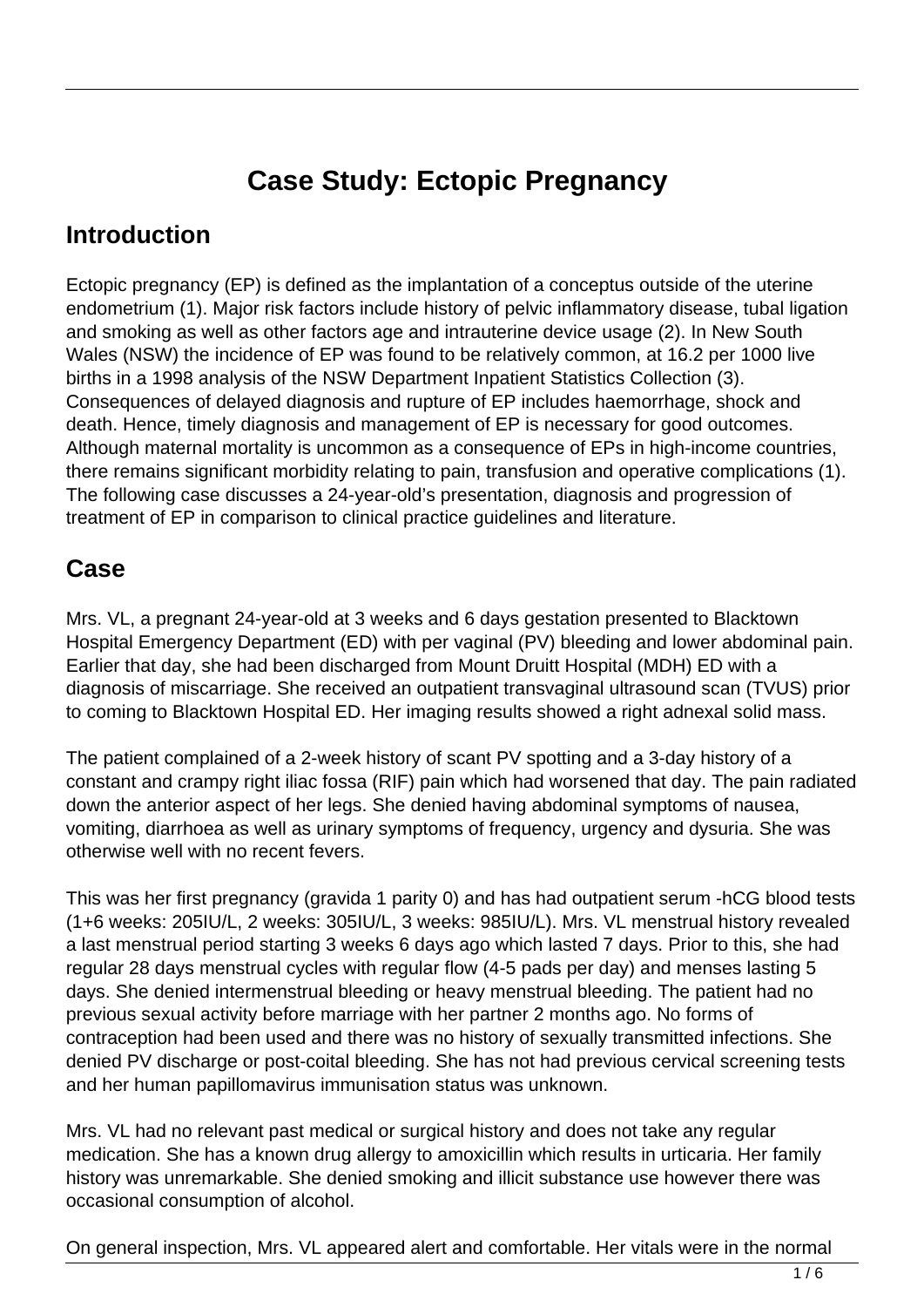ranges and remained stable throughout her admission. On examination, her abdomen was soft with tenderness and guarding in the right lower quadrant. However, there was no rebound tenderness or rigidity. A complete pelvic examination was performed. Speculum examination showed scant dried blood on the pad, a long, closed cervix and scant dark blood in the posterior fornix. No cervical excitation, adnexal tenderness, masses or enlargements were found on bimanual examination.

Mrs. VL was investigated with a urinalysis, full blood count (FBC), group and hold (G+H), C reactive protein, electrolytes, blood sugar level and serum -hCG. Her investigations were unremarkable apart from slight elevations of leukocytes, neutrophils and monocytes. Her blood group was A positive. Her -hCG level was 816IU/L at 3+6weeks, a decrease from 6 days prior. Her outpatient TVUS revealed endometrial thickening at 15mm, intrauterine fluid, right adnexal solid mass separate from the ovary (measuring at 2.7x2.4x3.6cm) and a normal left ovary.

Mrs. VL was admitted with a suspected right-sided EP which was clinically subacute and had not ruptured. This impression was formed based on history, clinical features and investigation results. She was kept nil by mouth (NBM) and intravenous (IV) fluids were administered. Her pain was well controlled by analgesia (regular paracetamol and oxycodone as needed). Conservative, medical and surgical management options were discussed with the patient and family. Prior to discharge, serum -hCG levels were repeated and follow-up in the outpatient Early Pregnancy Assessment Clinic (EPAC) was organised. She was to return for repeat bloods (FBC and -hCG) and further discussion of treatment. The patient was advised to return to ED immediately if there was further PV bleeding or the severity of her pain increased. Upon presenting for EPAC follow-up, the patient chose conservative expectant management and continued to return to EPAC for serial -hCG levels. These levels were found to be decreasing (3 days after discharge: 629IU/L, 6 days after discharge: 287IU/L). This was consistent with a resolving EP.

One and a half weeks after her discharge from Blacktown Hospital, Mrs. VL represented to ED with an acute worsening of the RIF pain. This pain had a pain score of 7/10, radiated to the back and down her legs, and was associated nausea. She had noticed fresh PV bleeding and blood clots of 5cm in diameter on her pad. The patient denied chest pain, dyspnoea, palpitation, pre-syncopal symptoms, visual changes or vomiting. Examination findings were consistent with the previous admission. On a TVUS, no intrauterine gestational sac was visible, and a complex mass was found in the right adnexa. Mrs. VL was consented for diagnostic laparoscopy with or without salpingectomy or dilatation and curettage. Before the operation, blood tests were repeated (-hCG: 174IU/L, G+H, FBC), she was kept NBM, given IV fluids, prophylactic antibiotics and TED stockings. Laparoscopically, an unruptured right tubal EP was visualised and a right salpingectomy was performed. A specimen of the right tube was analysed, and the diagnosis was later confirmed histologically. Post-operatively, the patient recovered well and was discharged 2 days after surgery. Follow-up at the gynaecology clinic 4 weeks later was arranged. During her follow-up consultation, Mrs. VL was advised of the risk of recurrence of EP. Early dating scans as well as preconceptual folic acid were recommended for future pregnancies.

#### **Discussion**

The management of Mrs. VL can be evaluated with a focus on her initial presentation,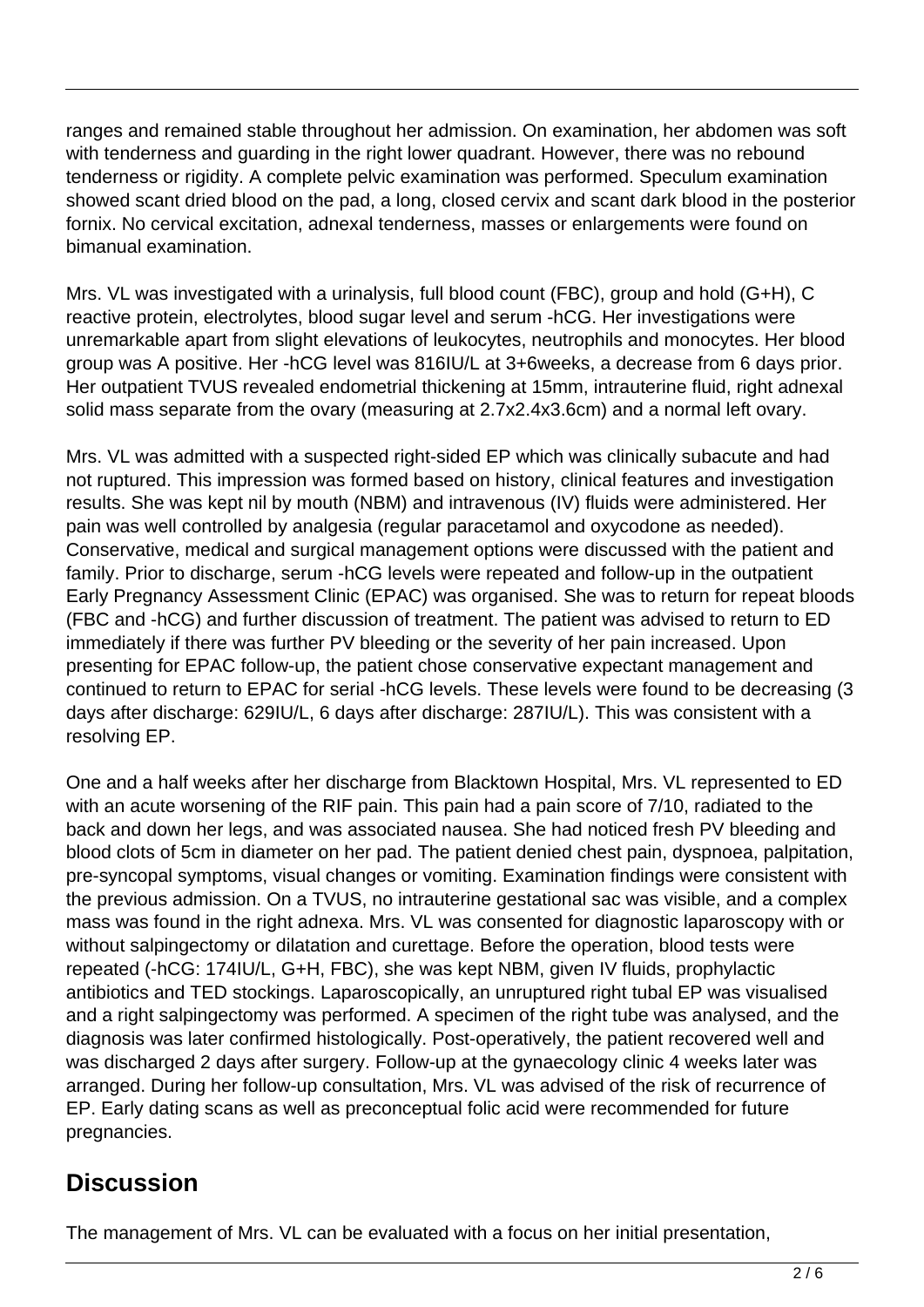diagnostic work-up and treatment options. EP commonly presents with abdominal pain and vaginal bleeding between 6 to 10 weeks' gestation. However, abdominal pain and vaginal bleeding are common symptoms in early pregnancy and atypical presentations are also relatively common (4, 5). Other signs and symptoms include shoulder tip pain, syncope and shock which occur in up to 20% of women and are usually indicative of rupture of EP (4). Delayed or incorrect diagnosis and treatment may result in rupture and ultimately haemorrhage and early pregnancy maternal death (6). Hence clinicians should be suspicious of EP in women of reproductive age who present with abdominal or pelvic symptoms. In the context of a positive -hCG, it is recommended to refer to an early pregnancy assessment service (EPAS), as per National Institute for Health and Clinical Excellence guidelines (7). Due to incomplete documentation prior to discharge from MDH ED, it was unclear how a miscarriage was diagnosed, whether EP was considered and if a referral to an EPAS was made.

The recommended initial investigation on suspicion of miscarriage or EP is TVUS (8). The use of TVUS has been supported by previous studies reporting up to a 73.9% rate of visualising EPs in a single scan. However, this is complicated by EPs which may be too small to visualise if scanned early during pregnancy (9, 10). If imaging results are found to be indeterminant, serial quantitative serum -hCG is advised (8). The combined use of TVUS and serial quantitative serum -hCG for the diagnosis of EP have been found to be approximately 96 percent sensitive and 97 percent specific (11). A TVUS referral was appropriately arranged to be performed at an outpatient imaging clinic to identify location of implantation, products of conception and pelvic organ structure. However, serum -hCG levels were below the discriminatory zone of 1000-1500IU/L and hence the diagnosis of pregnancy of unknown location was made (1). Upon presentation to Blacktown Hospital ED, Mrs. VL was appropriately worked up with a suspicion of right tubal EP based on her symptoms and ultrasonographic findings.

Serial quantitative serum -hCG is frequently used to monitor the progression of foetal development and viability. An increase of 66% over 48 hours is commonly used as a threshold for normal development (12). In EP, -hCG may demonstrate atypical trends of falling, rising or plateauing. Due to this variability, -hCG is useful for confirming foetal viability but does not rule out EP (13, 14). Hence it should be interpreted in the context of clinical and sonographic findings (13). Mrs. VL's decreasing -hCG and haemodynamic stability is commonly associated with a resolving EP (15). Other investigations including serum progesterone levels and diagnostic laparoscopy may be performed. Previous reports have suggested that serum progesterone value may be a useful predictive biomarker in ectopic pregnancies however this is not concordant with the NICE 2012 guidelines and was hence appropriately not performed (1, 12, 16). Diagnostic laparoscopy is 'gold standard' and may be indicated when ultrasound is inconclusive (12). Additionally, diagnostic laparoscopy is frequently done in conjunction with laparoscopic surgical management. However, Mrs. VL's clinical impression of ectopic pregnancy was quite definitive and did not require further invasive diagnostic investigation or management.

EP has 3 main forms of treatment – expectant, medical and surgical. Expectant management involves the spontaneous resolution of EP through regression or tubal abortion. It is offered only when TVUS fails to show the location of the gestational sac and serum levels of -hCG are low and declining (12). Expectant management is an option for clinically stable asymptomatic women with an ultrasound diagnosis of EP and a decreasing serum hCG initially less than 1000IU/L (7). Fertility outcomes following expectant management are comparable to those following surgical intervention (17). Medical therapy involves systemic methotrexate offered to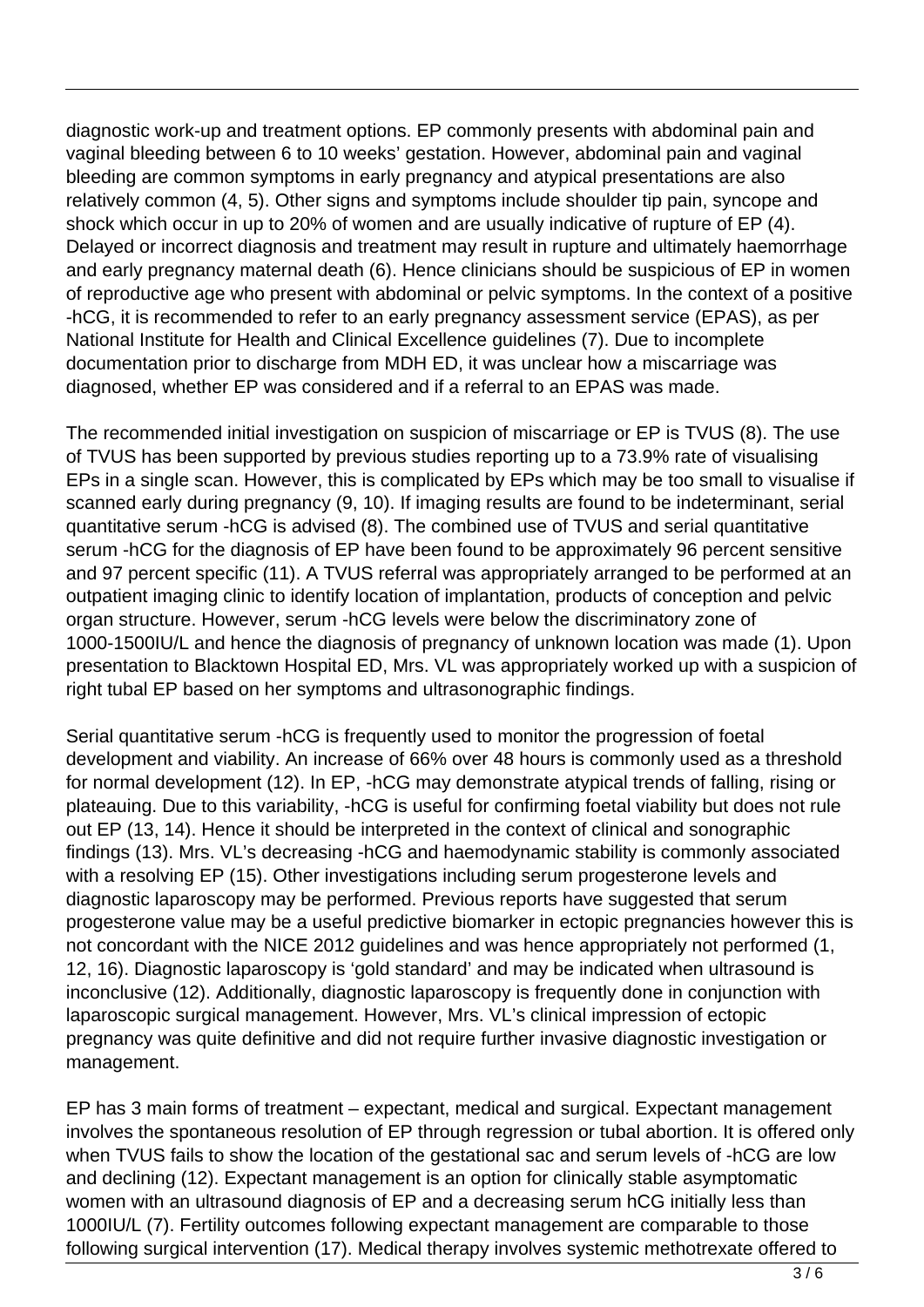patients with no significant pain, hemodynamically stable, adnexal mass of less than 35mm, no intrauterine pregnancy or serum -hCG less than 5000IU/L (8, 12). When administered to appropriate patients, there is a success rate of 94% (18). Surgical management in the form of salpingectomy or salpingotomy is also offered to these patients who are suitable for medical management if serum -hCG is greater than 1500IU/L. Surgical management can be offered as first-line treatment when there is significant pain, haemodynamically unstable, adnexal mass greater than 35mm, fetal heartbeat visible on ultrasound scan or -hCG greater than 5000IU/L (NICE guidelines). On initial presentation to Blacktown Hospital ED, Mrs. VL was mildly symptomatic. However, she was clinically stable, and the pain was well controlled. Additionally, her serum -hCG was less than 1000IU/L and decreasing. Hence it was appropriate for both expectant and medical management to be offered. Falling -hCG levels is usually an indication for less invasive therapy but rupture of EP may still occur (19, 20). Therefore, as the patient had requested for expectant management, regular outpatient follow-up with continued serial -hCG every 2 days was appropriate to monitor her progress.

Upon representing to Blacktown Hospital ED with significant pain, Mrs. VL was consented and prepared for surgery. This was concordant with the NICE guidelines' indications for surgical intervention (7). A laparoscopy salpingectomy, which involves the removal of the ipsilateral fallopian tube, was performed. This procedure is often compared to the more conservative procedure, salpingostomy, which allows for the preservation of the fallopian tube. Despite Mrs. VL's loss of a fallopian tube, compared to a salpingostomy, there is no significant difference in impact on future fertility as she has a healthy unaffected contralateral tube (21, 22). Additionally, salpingostomies are associated with a small increase in risk of persistent trophoblasts and reoccurrence of EP (23). Hence, Mrs. VL's salpingectomy is appropriate given she has a healthy contralateral fallopian tube with no known risk factors of EP. The laparoscopic approach that was performed was appropriate given the shorter operation times, improved haemorrhage control and increased safety compared to a laparotomy (24, 25). There is also no associated difference in reproductive outcome after treatment of EP by laparoscopy or laparotomy (18).

## **Conclusion**

Ectopic pregnancy is a common cause of early pregnancy bleeding. It has good outcomes when managed appropriately however late diagnosis or inadequate treatment can result in a rupture of ectopic pregnancy. This is a medical emergency which can result in maternal morbidity and mortality. Hence, immediate investigation with transvaginal ultrasound and serial quantitative -hCG as well as appropriate selection of management options, including expectant, medical or surgical, is recommended.

### **References**

- 1. Kumar V, Gupta J. Tubal ectopic pregnancy. BMJ Clin Evid. 2015;2015.
- 2. Bouyer J. [Epidemiology of ectopic pregnancy: incidence, risk factors and outcomes]. J Gynecol Obstet Biol Reprod (Paris). 2003;32(7 Suppl):S8-17.
- 3. Boufous S, Quartararo M, Mohsin M, Parker J. Trends in the incidence of ectopic pregnancy in New South Wales between 1990-1998. Aust N Z J Obstet Gynaecol. 2001;41(4):436-8.
- 4. Sivalingam VN, Duncan WC, Kirk E, Shephard LA, Horne AW. Diagnosis and management of ectopic pregnancy. J Fam Plann Reprod Health Care.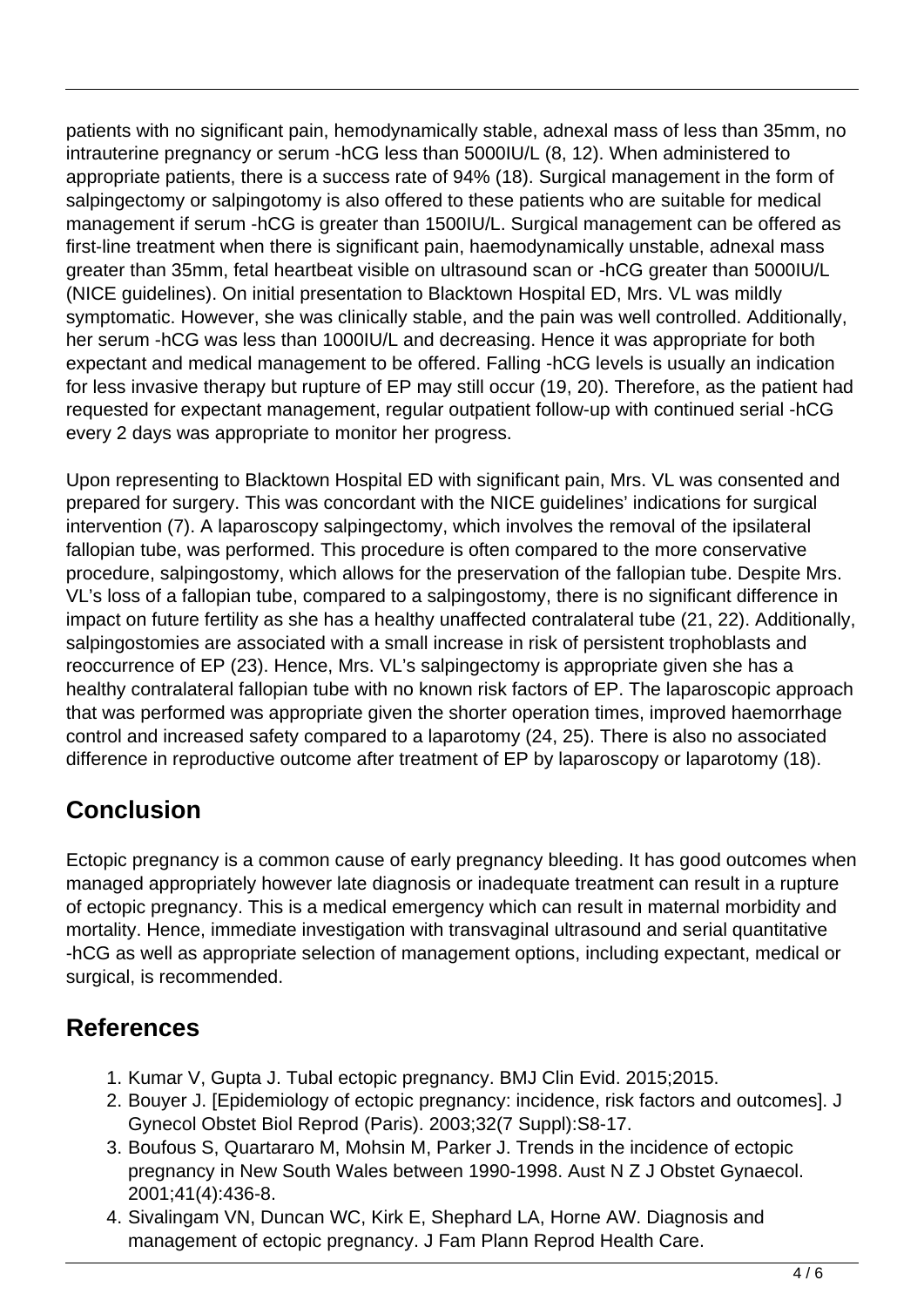2011;37(4):231-40.

- 5. Weckstein LN, Boucher AR, Tucker H, Gibson D, Rettenmaier MA. Accurate diagnosis of early ectopic pregnancy. Obstet Gynecol. 1985;65(3):393-7.
- 6. Ankum WM, Mol BW, Van der Veen F, Bossuyt PM. Risk factors for ectopic pregnancy: a meta-analysis. Fertil Steril. 1996;65(6):1093-9.
- 7. National Institute for Health and Care Excellence. Diagnosis and initial management in early pregnancy of ectopic pregnancy and miscarriage [Internet]. [London]: NICE; 2012 [cited 2019 July 20]. (Clinical guideline [CG154]). Available from: https://www.nice.org.uk/guidance/cg154
- 8. Kaplan BC, Dart RG, Moskos M, Kuligowska E, Chun B, Adel Hamid M, et al. Ectopic pregnancy: prospective study with improved diagnostic accuracy. Ann Emerg Med. 1996;28(1):10-7.
- 9. Kirk E, Papageorghiou AT, Condous G, Tan L, Bora S, Bourne T. The diagnostic effectiveness of an initial transvaginal scan in detecting ectopic pregnancy. Hum Reprod. 2007;22(11):2824-8.
- 10. Kirk E, Daemen A, Papageorghiou AT, Bottomley C, Condous G, De Moor B, et al. Why are some ectopic pregnancies characterized as pregnancies of unknown location at the initial transvaginal ultrasound examination? Acta Obstet Gynecol Scand. 2008;87(11):1150-4.
- 11. Lozeau AM, Potter B. Diagnosis and management of ectopic pregnancy. Am Fam Physician. 2005;72(9):1707-14.
- 12. Murray H, Baakdah H, Bardell T, Tulandi T. Diagnosis and treatment of ectopic pregnancy. CMAJ. 2005;173(8):905-12.
- 13. Surampudi K, Gundabattula SR. The Role of Serum Beta hCG in Early Diagnosis and Management Strategy of Ectopic Pregnancy. J Clin Diagn Res. 2016;10(7):QC08-10.
- 14. Silva C, Sammel MD, Zhou L, Gracia C, Hummel AC, Barnhart K. Human chorionic gonadotropin profile for women with ectopic pregnancy. Obstet Gynecol. 2006;107(3):605-10.
- 15. Ankum WM, Van der Veen F, Hamerlynck JV, Lammes FB. Suspected ectopic pregnancy. What to do when human chorionic gonadotropin levels are below the discriminatory zone. J Reprod Med. 1995;40(7):525-8.
- 16. Matthews CP, Coulson PB, Wild RA. Serum progesterone levels as an aid in the diagnosis of ectopic pregnancy. Obstet Gynecol. 1986;68(3):390-4.
- 17. Helmy S, Sawyer E, Ofili-Yebovi D, Yazbek J, Ben Nagi J, Jurkovic D. Fertility outcomes following expectant management of tubal ectopic pregnancy. Ultrasound Obstet Gynecol. 2007;30(7):988-93.
- 18. Yao M, Tulandi T. Current status of surgical and nonsurgical management of ectopic pregnancy. Fertil Steril. 1997;67(3):421-33.
- 19. Irvine LM. Ruptured ectopic pregnancy after a decline in chorionic gonadotropin. J R Soc Med. 2006;99(2):90.
- 20. Tulandi T, Hemmings R, Khalifa F. Rupture of ectopic pregnancy in women with low and declining serum beta-human chorionic gonadotropin concentrations. Fertil Steril. 1991;56(4):786-7.
- 21. Jamard A, Turck M, Pham AD, Dreyfus M, Benoist G. [Fertility and risk of recurrence after surgical treatment of an ectopic pregnancy (EP): Salpingostomy versus salpingectomy]. J Gynecol Obstet Biol Reprod (Paris). 2016;45(2):129-38.
- 22. Mol F, van Mello NM, Strandell A, Strandell K, Jurkovic D, Ross J, et al. Salpingotomy versus salpingectomy in women with tubal pregnancy (ESEP study): an open-label, multicentre, randomised controlled trial. Lancet. 2014;383(9927):1483-9.